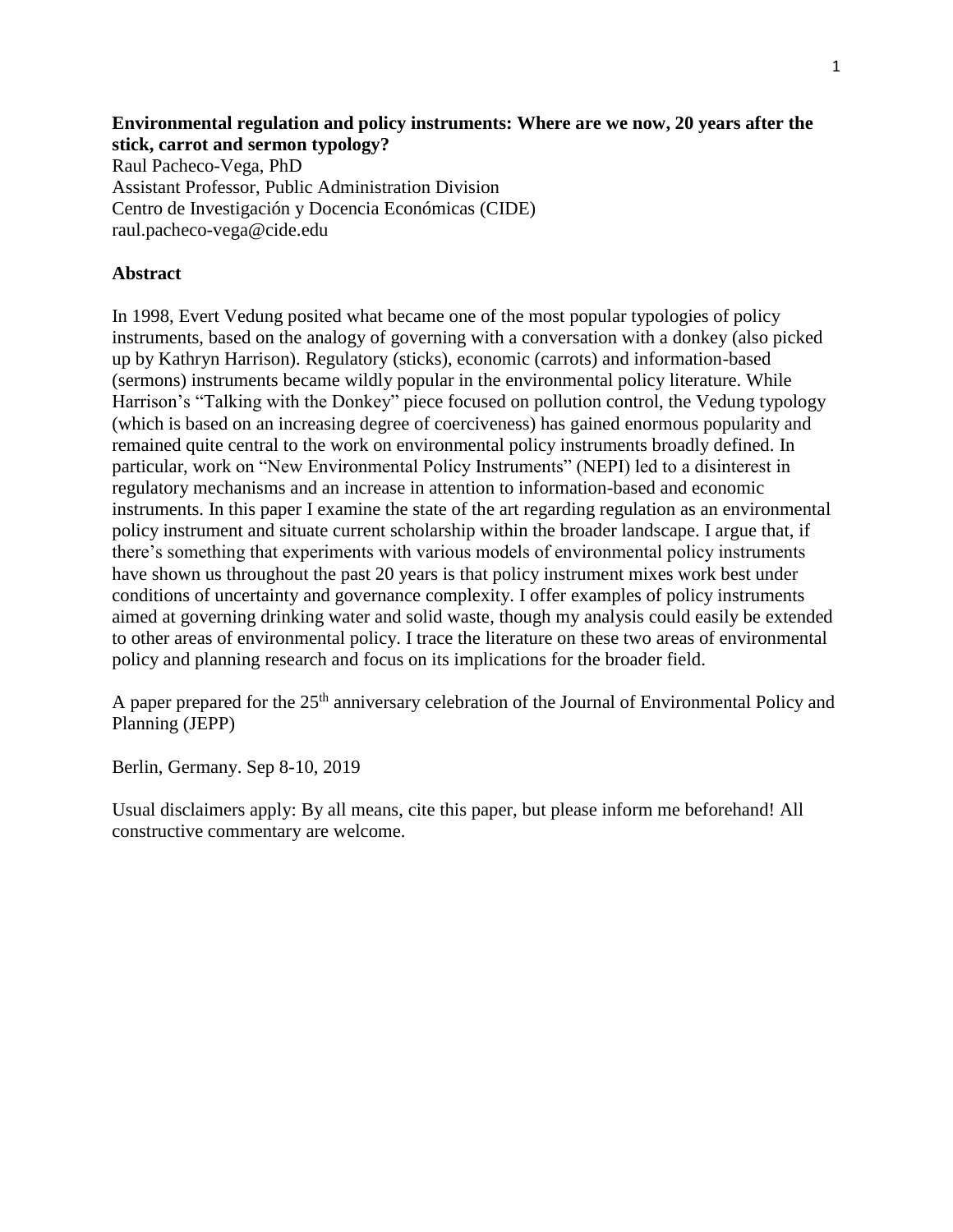### **Environmental regulation and policy instruments: Where are we now, 20 years after the stick, carrot and sermon typology?**

## **Introduction**

Governing the environment requires a broad range of strategies that offer flexibility and adaptability towards an increasingly turbulent context. Rapid climatic change, disasters, and socio-political and economic uncertainty can all have deleterious and negative impacts on society, not only on specifically impacted individual and community livelihoods but also on a much broader scale. As a result, it is more important than ever to reflect on the types of policy instruments we have used to protect the environment, all the while making reasonable use of resources. Environmental policy instruments are part of the toolkit that governments have at their disposal precisely for this purpose.

Hood indicated that policy instruments are "the tools of government", the "unobservable" functions of governance that, all integrated and mixed, can combine and produce technical and effective results (Hood 1983). At the core, Hood was interested in understanding and answering the question "*what exactly does the government do?*", but even more importantly, "*how does the government do what it is supposed to do?*". Decision-making processes, planning strategies, resource allocation and budgeting, all these activities are part of what governments do, and changing the way in which we think about them, describe them and frame them helps us better analyze the workings of government. For Hood,

"we can imagine government as a set of administrative tools – such as tools for carpentry or gardening or anything else that you like. Government administration is about social control, not carpentry nor gardening. But there is a tool-kit for that, just like anything else. What government does to us  $-$  its subjects or citizens  $-$  is to try to shape our lives by applying a set of administrative tools, in many combinations or contexts, to suit a variety of purposes" (Hood, 1983, p. 2).

It's important to remember that Hood's approach to the tools of government comes from the intellectual tradition of public administration as the core discipline, where public policy scholarship and policy studies are considered to have evolved from the more administrative approach to governing. Governments are comprised of public organizations and public officials whose duty is to manage and engage in social control and administration of societal activities using specific government tools. This public administration/public management approach centers the governance function on governments as public organizations and individuals/society as the actors over which these governments have influence, responsibility, and authority. But policy instruments are much more than authority, and governments have a duty to provide specific public services. Because of this, it is important that we reconsider how we think about policy instruments, beyond the public administration/public management tradition. An approach that is rooted more in the policy sciences is the one taken by Vedung and collaborators, and upgraded by Howlett, Bennett, Harrison, and many other authors who have shifted the way in which we think about policy instruments. These authors have contributed to reconsidering policy instruments as core elements of the policy process. Through the lenses of policy formulation,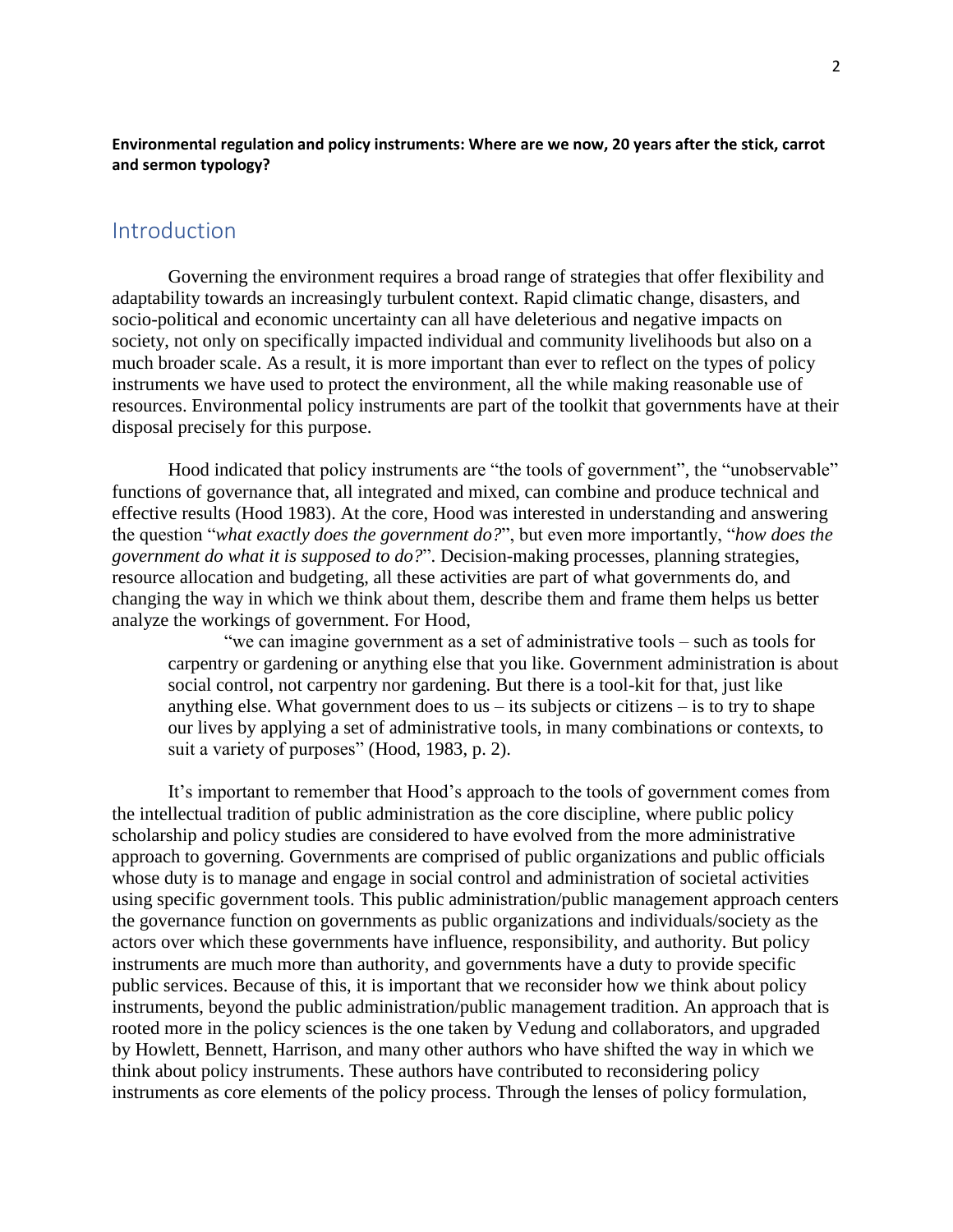policy design and policy implementation, we've began to witness a shift in how we rethink "the tools of government".

In 1998, Evert Vedung posited what became one of the most popular typologies of policy instruments, based on the analogy of governing with a conversation with a donkey (also picked up by Kathryn Harrison). Regulatory (*sticks*), economic (*carrots*) and information-based (*sermons*) instruments became wildly popular in the environmental policy literature, with one of the most well-read and cited applications through Kathryn Harrison's "Talking with the Donkey". Even though Harrison focused on specifically on instruments for pollution reduction and control comparing the Canadian Advanced Reduction of Emissions of Toxics (ARET) program and the United States' Environmental Protection Agency's 33/50 Program (Harrison 1998), the Vedung typology gained enormous popularity and remained quite central to the work on environmental policy instruments broadly defined. Vedung argued that we could classify policy instruments along a continuum of an increasing degree of coerciveness, from less coercive (information-based and voluntary) to more coercive (regulatory command-and-control). This framework is cognitively simple as it facilitates classification of each type of instrument along the continuum, and while it defines three major categories, it also allows for policy mixes (e.g. when we combine threat of regulation with a voluntary program).

Pollution control as a research topic became extremely popular in the literature between 1990 and 2005, with a growing interest in approaches that moved further away from more involved, allegedly more expensive and resource-consuming command-and-control approaches. Towards the end of the 1990s, work on "New Environmental Policy Instruments" (NEPI) led to a disinterest in regulatory mechanisms and an increase in attention to information-based and economic instruments. Environmental regulation faced a strong backlash around the mid 1995, as it was considered the one policy instrument that stifles innovation. A Journal of Environmental Literature pro/con debate helped situate the discussion as an argument of innovation stifling (Porter and van der Linde) vs pollution control and deterrence mechanisms (Palmer, Baum and Oates), but with more recent (and pressing) challenges such as climate change mitigation, the discussion around more traditional forms of pollution reduction (in water, land and rivers) took a backseat.

In this paper, I argue that, if there's something that experiments with various models of environmental policy instruments have shown us throughout the past 20 years is that policy instrument mixes work best under conditions of uncertainty and governance complexity. Shunning environmental regulation does not serve us well particularly when there are circumstances that make economic or suasive instruments less effective, useful or harder to implement. Regulation as a policy instrument has a place, particularly in contexts where its effectiveness can be improved by a strong rule of law.

I have structured the paper as follows. First, I examine the state of the art regarding regulation as an environmental policy instrument and situate current scholarship within the broader historical landscape of the literature. I then offer examples of policy instruments aimed at governing drinking water and solid waste. I chose these two areas and avoided the climate change literature not because it is not important, but because governing water and waste remain two of the most key environmental policy issue areas, even if their popularity in scholarly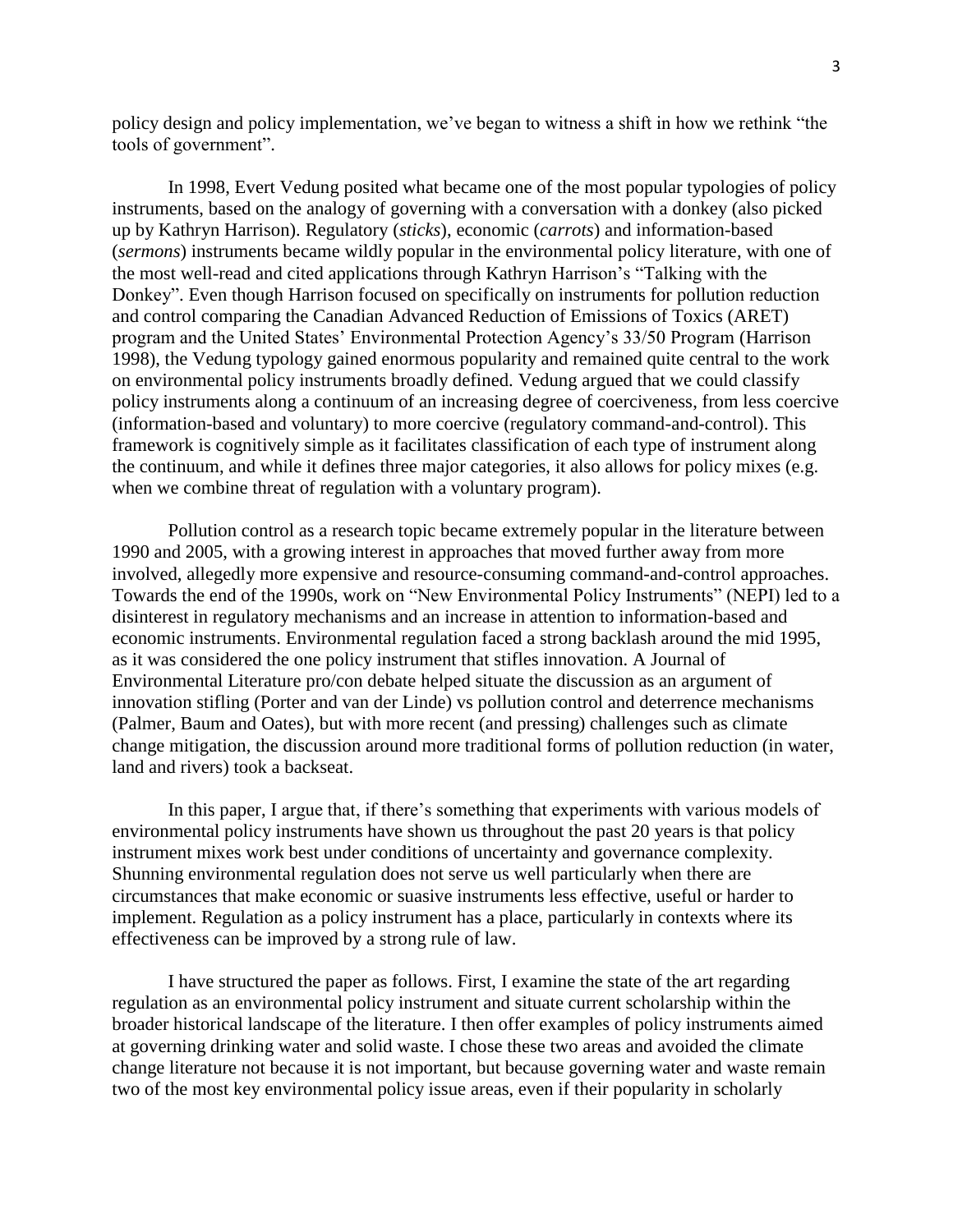literatures has been more limited than climate policy. Though, I hasten to add, my analysis could easily be extended to other areas of environmental policy such as conservation, forest governance and marine protected areas. In the third section of the paper I trace the literature on policy instruments for drinking water protection, wastewater treatment and solid waste management, using Mexico as a case study, with short vignette-type illustrations from other countries. I end the paper by taking stock of where we are in the environmental policy and planning research field and focus on the implications of a renewed interest in environmental policy instruments for pollution control and reduction.

# The state of the art regarding regulation as an environmental policy instrument

The literature on policy instruments has exploded particularly because of the strong emphasis on climate mitigation strategies that has pervaded environmental politics' scholarship. However, as I have argued before, climate policy is not the only relevant policy area of interest with an impact on ecosystems. My argument is that we ought to maintain focus on problems that one would consider are already solved, like water pollution and solid waste management, even if abrupt climatic events, disasters and other manifestations of environmental change and accelerated global warming force us to consider climate a core policy area.

I conducted a systematic review of journal articles, books and book chapters tracing from the early 1990s through 2019. I did not specifically discount climate-related policy instruments, per se, but I did exclude them from the final tally and analysis because they were not specific to pollution control or reduction in water and land from solid and liquid sources. I also excluded air policy instruments because this specific area of research (smog policy, transboundary airsheds governance, etc.) focuses on rapidly diffusing contaminants in the air, something that the literature has already established is a wicked problem that requires a very sophisticated approach to regulation that goes beyond simpler command-and-control, or voluntary/suasive/informational instruments. Finally, given that there are already plenty systematic reviews on economic instruments for water policy, I chose to focus more on those articles where regulatory strategies were the core of the paper. My analysis shows a clear interest in economic instruments and a less visible emphasis on regulatory approaches.

Regulation, as a policy instrument, entails the establishment of behavioural guidelines that the target (the regulated agent) should comply with. If there is no compliance on the part of the target party, regulatory instruments establish that these agents ought to be sanctioned with some form of punishment. In the institutional theory literature, regulation is a traditional rule: there is an established target behaviour, a monitoring system and a sanction mechanism. Monitoring compliance obviously requires investment in resources, particularly human capital that can enforce said regulatory standard, on or off site. Systematic non-compliance with rules can lead to harsher punishments.

Regulation theory establishes that government creates rules to govern society member's behaviours (guiding or restraining). For regulation theory scholars, compliance is less of a moral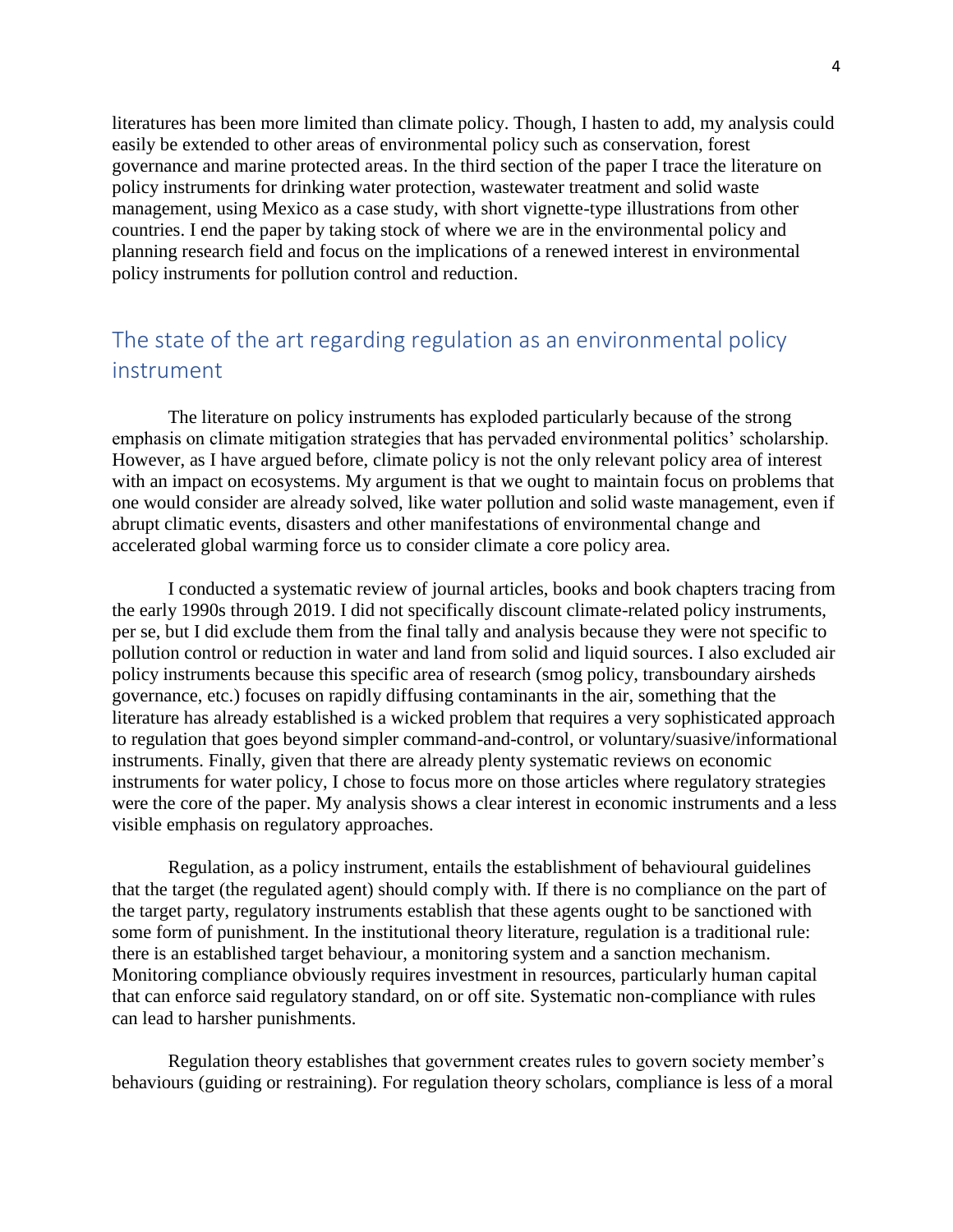duty (Parker 2006) and more of an issue with establishing directives for behaviour change that can be followed, monitored and enforced.

Environmental regulation has been both lauded and criticized because of its achievements, particularly in contexts where there is a need for compliance of strict standards of pollutant emissions. Some of these standards are arbitrarily set by authorities with little to no technical expertise, but for the most part, regulations are usually designed and enforced within the limits of industrial responsiveness.

Regulations for water quality have been rightfully criticized for having requirements that may be unreasonably high and therefore quasi impossible to achieve (May 2005). Re These criticisms were some of the fundamental reasons why self-regulation and non-coercive approaches began a period of high popularity. Instead of letting regulators set specific, unreasonable standards, industrial firms began to suggest that they would be willing and able to self-regulate, and/or to engage in voluntary programmes for emissions' reduction.

Enforcement, compliance and sanctions are the three key components of a rule-based regulatory framework. While the standard to be set for compliance is important, it is irrelevant if it is not enforced, if there are no sanctions for non-compliance or if the punishment is so minimal that there is no incentive to comply. Traditional environmental regulation seeks to set standards for a broad range of industries and activities (Holley 2017). These may range from specific targets not to be surpassed when emitting pollutants on both land and water bodies to drinking water standards that establish specific quality controls and components that may or may not be present in water. For solid waste, standards may also establish maximum amounts of waste to be disposed in a location, or the types of materials that may or may not be dumped on site.

Compliance can be achieved through direct means (e.g. the regulator establishes a standard and sets out to enforce compliance through sanctions, usually economic but also operational such as shutting down a plant) or indirect strategies (i.e. where a non-governmental organization is empowered to shame and blame an industrial facility to push them to comply with regulations). Direct compliance is enforced through systematic, periodic inspections, whose success depends on having enough of a workforce to allow for these to occur. As with other types of environmental issue areas, water and waste offer specific and unique challenges for regulators to ensure compliance with norms and standards. Ensuring that there are enough inspectors to monitor industrial activity across different sectors requires strong investments in human capital and infrastructure to support their work. There is a wide variance in enforcement capabilities across the board and countries with lax enforcement capabilities usually achieve poor compliance results (Knill, Tosun And, and Heichel 2008).

One important theoretical, pragmatical and empirical innovation in how we view regulation is the emergence of alternative approaches to strict command-and-control, such as "smart regulation" and "meta-regulation". Self-regulation is still considered within the spectrum of suasive (voluntary) programmes, though I would include it as part of the toolkit of "smart regulation" (Gunningham and Sinclair 2017).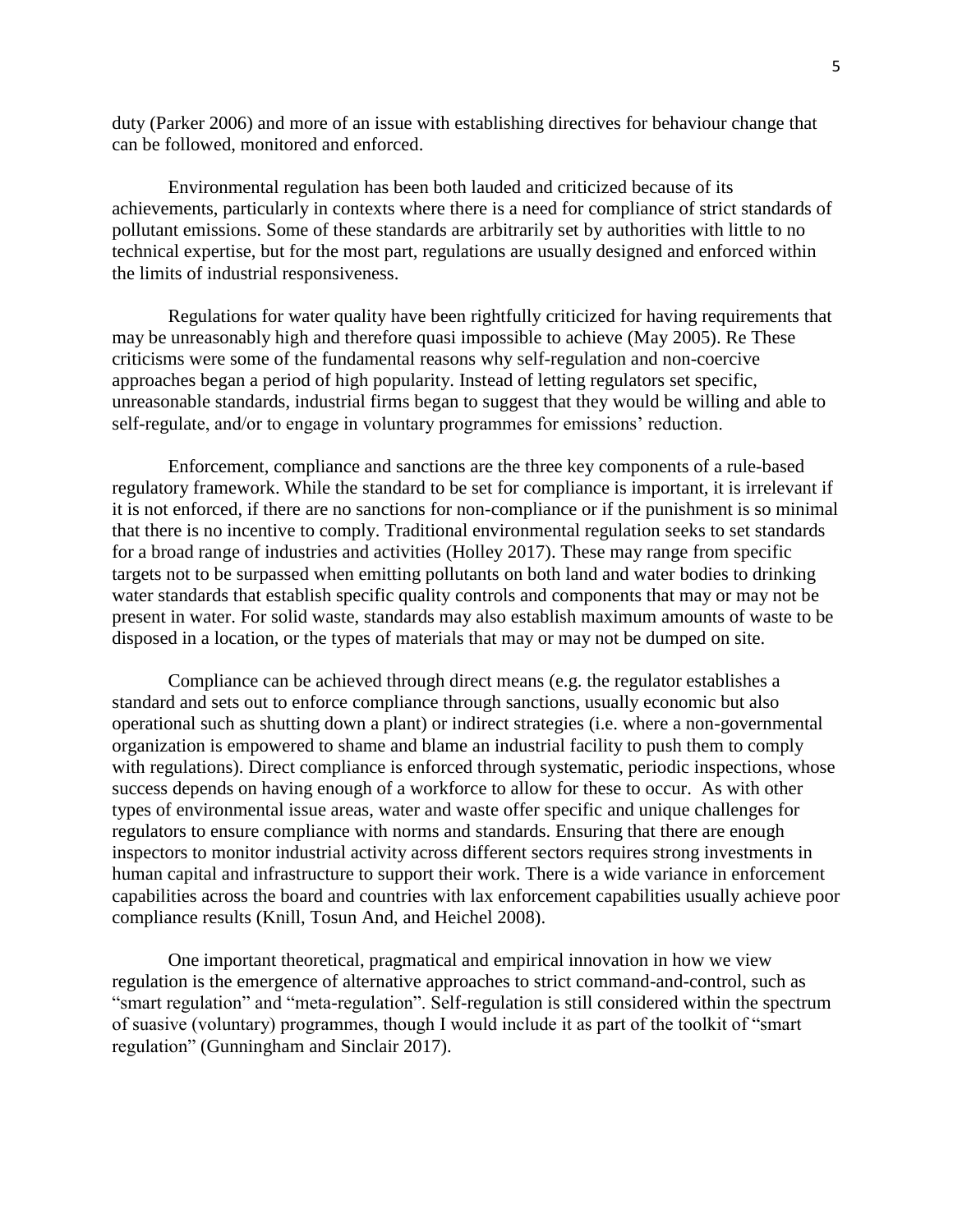In the mid 1990s, non-regulatory approaches began to appear as a popular solution to traditional command-and-control strategies. The argument underlying these less regulatory approaches was more focused on using market forces or altruistic behaviour on the part of the regulated actors. More emphasis was given to economic, market-based instruments because their implementation lightened the load of compliance monitoring and enforcement from alreadyoverburdened regulatory agencies.

Kathryn Harrison, following up on Evert Vedung's typology, wrote what has become perhaps one of the most influential and popular articles on voluntary programs for pollution reduction in the past 25 years. Harrison analyzed two emerging programmes, one in Canada (the Accelerated Reduction of Emissions in Canada, ARET) and the 33/50 program in the United States of America (Harrison 1998). The "talking with the donkey" metaphor is particularly apt not only because it allows researchers to align degrees of coerciveness with how easy it would be to converse with difficult targets, but also because it facilitates the compartmentalization of specific targeting strategies depending on how hard it is to implement. Harrison's skepticism of voluntary programs is not unwarranted. Further work with Werner Antweiler using econometric techniques uncovered an unpleasant truth for those who uncritically praised voluntary programmes for environmental protection: these programmes work best when there is a threat of regulation (Antweiler and Harrison 2003, 2007).

Why do we keep calling them "New Environmental Policy Instruments"? This is an interesting question that also drives my research. In the 1990s, voluntary programs were extraordinarily popular and therefore, they were considered "new". Regulatory approaches (command-and-control) were considered no longer efficient in terms of goal-achievement and investment. They were also criticized for being too narrow, non-flexible. The goal with suasive instruments was to ensure that flexibility was given to polluters so that they could better design their own strategies for pollution abatement. Given more information, the assumption was that industries would choose to self-regulate and go beyond traditional standards as they were set up. This reliance on non-regulatory approaches made them popular at the time. Even in 2003, they were still considered "NEPIs".

# Policy instruments aimed at governing drinking water, wastewater and solid waste.

Water and waste are two of the most important environmental policy areas where the theory of policy instruments have made great strides. Drinking water protection and the regulation of pollutant emissions in effluents are two components of the same equation and in this paper, I discuss both. Although most scholarship focuses on instruments to regulate pointsource pollution because of the diffuse nature of non-point sources, regulating drinking water brings along different and interesting challenges for environmental policy theories. In this paper I provide a very brief overview, given how extensive the field of water economics and governance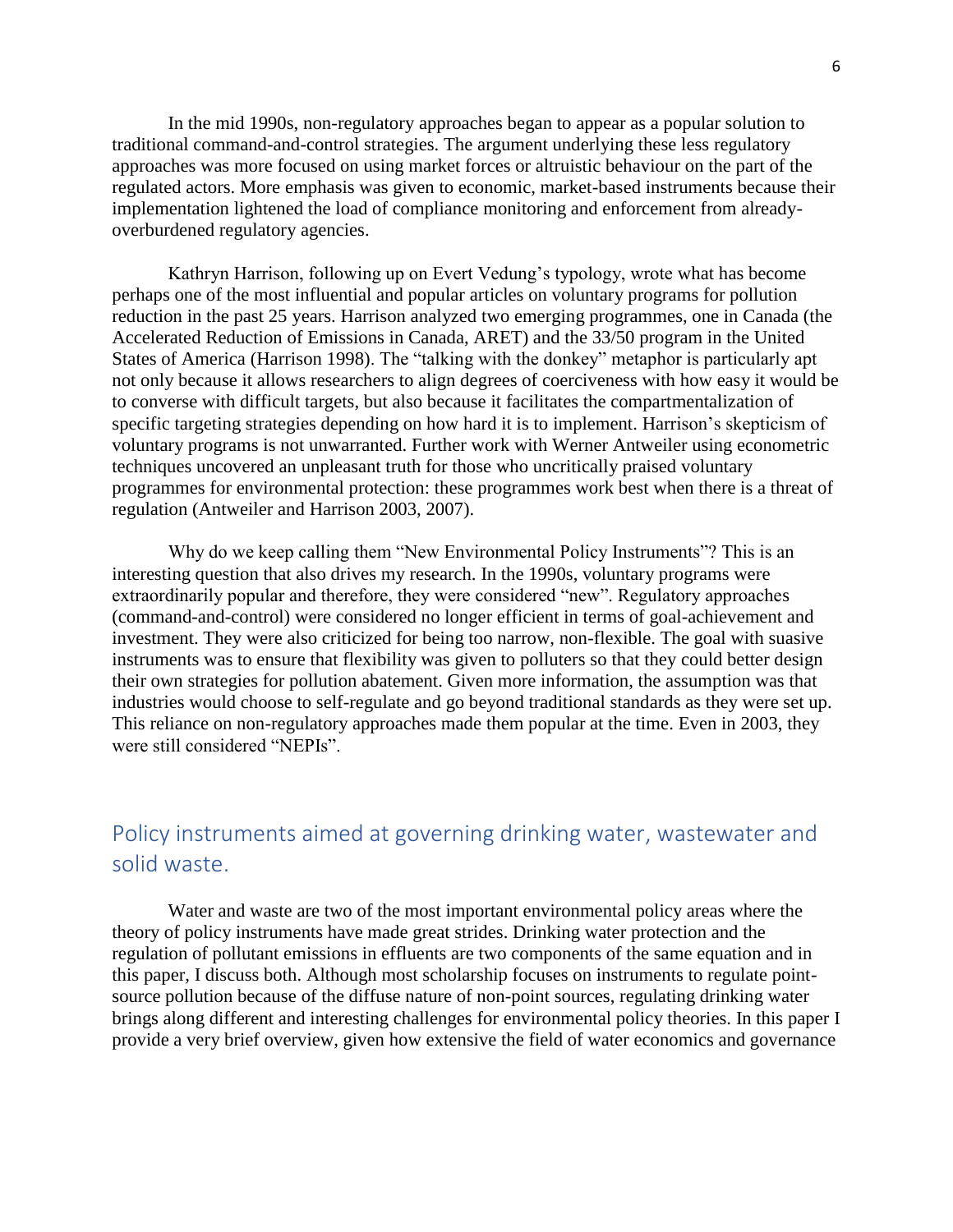is<sup>1</sup>. I focus primarily on pollution reduction policy instruments, though a vast majority of the literature I reviewed has examined water allocation strategies, particularly in agricultural contexts.

Payments for watershed services are another type of water policy instrument that, while reliant on appropriators' interests, are still part of the toolkit of governments to protect specific watersheds.

Water markets are considered economic instruments that can be implemented to achieve various policy goals, including robust and equitable water allocation, reduction in emissions, but also can be used to regulate and control access to water bodies and distributional issues.

## Environmental policy instruments for drinking water governance

On the issues that water governance presents, one could use a broad range of environmental policy instruments, or combinations thereof. First, we could regulate pollution emitted by industries into rivers, lakes, aquifers, and other types of water bodies. We could establish emission standards which are traditionally regulatory in nature because once emission levels reach a certain point, regulators can impose fines and sanctions, from monetary to temporary or definite plant closure.

Water policy instruments can be divided by type of medium where they act and the type of water that is being processed (drinking water, wastewater). We can distinguish different types of water by geographical location as well (rural/urban/periurban). Finally, we may distinguish a broad range of instruments by dividing them into the traditional "conversation with a donkey" typology (Harrison 1998; Vedung 1998) from very regulatory (emission standards, drinking water standards) to very voluntary/suasive (information campaigns on water bills), to economic (market incentives to reduce consumption, water markets, tradable pollution permits)

### Environmental policy instruments for garbage governance

Governing waste entails a broad range of policy strategies, from incentives to reduce generation of municipal refuse, regulating who can engage in the collection, transportation and final delivery of discards, and establishing strict emission control standards and quotas for final treatment and disposal. These instruments could be considered traditional, though more modern versions include Extended Producer Responsibility (EPR) and other forms of corporate social responsibility (CSR) approaches.

 $\overline{\phantom{a}}$ 

 $1$  An extensive overview of cases in economic instruments was developed by the OECD [https://www.un.org/waterforlifedecade/pdf/cases\\_table\\_by\\_tool.pdf](https://www.un.org/waterforlifedecade/pdf/cases_table_by_tool.pdf)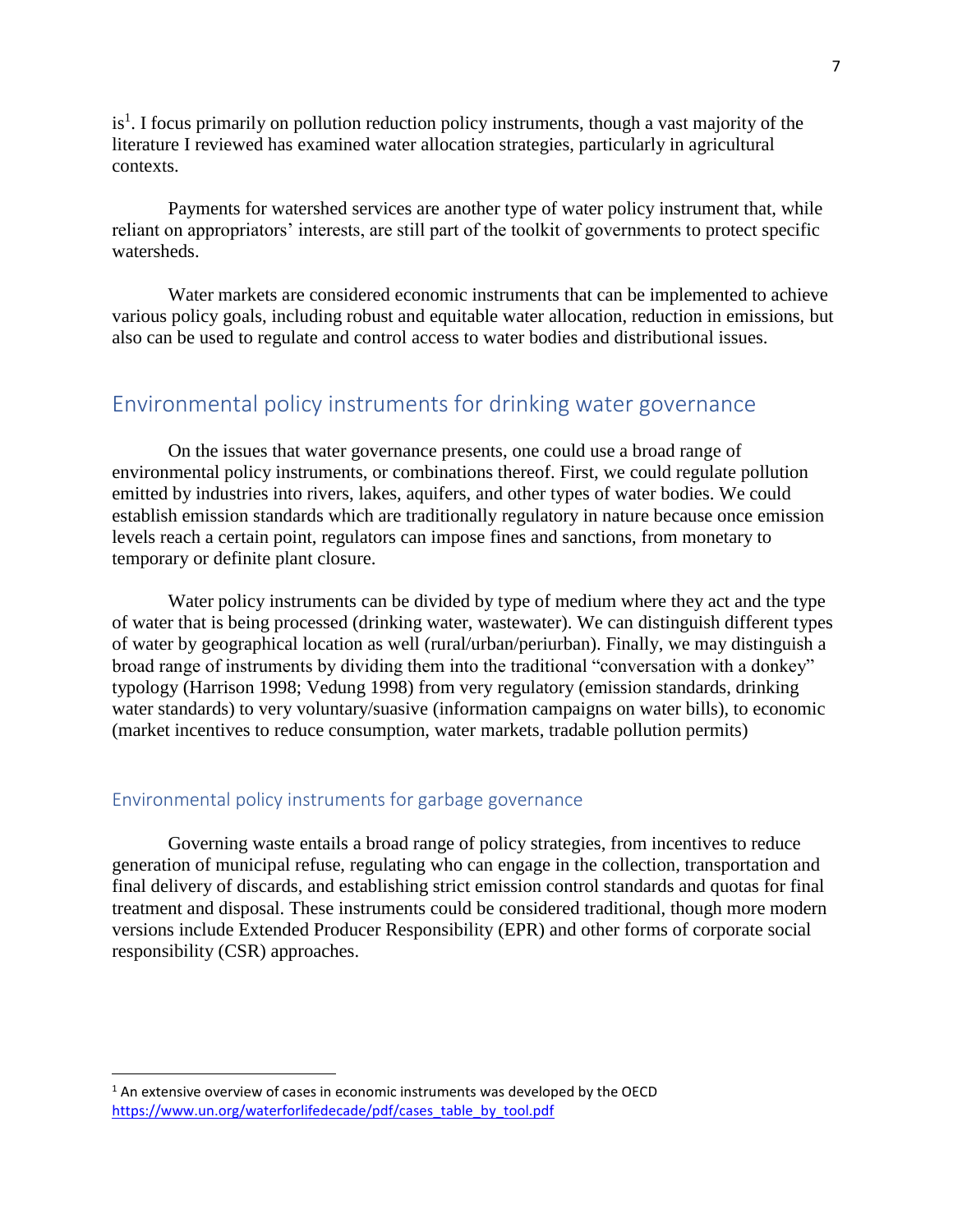# Policy instruments for drinking water protection, wastewater treatment and solid waste management: Vignettes from the Mexican case

Have we changed much in our thinking about how to govern water and waste? I chose the Mexican case because in the early 2000s, Mexican environmental policy was touted as being extremely progressive and aggressive towards the implementation of innovative policy strategies for pollution reduction and control. One of the first countries to innovate with the concept of environmental audits, Mexico developed their own country standards well beyond what the International Standards Organization (ISO) 14000 standard for environmental systems auditing established. One would have expected that, despite an incipient rule of law and emerging democratic regime, a progressive environmental policy would continue to grow and continue to implement innovative approaches. This hasn't been the case, and while in the case of Mexico it has been more the result of systematic dismantling on the part of the Federal government, it is important to remember that the shift in focus towards climate policy instruments has left other important areas of environmental policy unattended.

What can be gleaned from a systematic review of the environmental regulation/policy instruments literature of the past 25 years? My main concerns are three. First, poor compliance with environmental regulation may be triggered by a systematic (and very recent) trend of policy dismantling (Jordan, Bauer, and Green-Pedersen 2013; O'Neill, Kapoor, and McLaren 2019). The US Environmental Protection Agency's enforcement capabilities and standard-setting role have been systematically eroded by the Trump administration (Pulido et al. 2019). The allegedlyleftist Mexican President, Andres Manuel Lopez Obrador, has imparted draconian cuts on environmental agencies across the board, leaving the country to defend for itself on issues such as deforestation and water quality monitoring. This dismantling of policy capacity is concerning and from what I can perceive, growing in several countries, or at the very least in the US and Mexico.

My second concern is that in 25 years, we seem to have developed variants of environmental policy instruments that remain to this day more-or-less the same that we designed ages ago. We seem to have evolved very little in the realm of environmental regulation, and selfregulation/meta-regulation/smart regulation approaches don't appear to have yielded much in the sense of

# Conclusion: taking stock of where we are in the environmental policy instruments for pollution control and reduction field.

One of the conceptual challenges that the field of environmental policy and more importantly, the policy instruments sub-field, brings along is the increasing interest in networked forms of governing. The emergence of "governance" as a mainstream concept, as first pushed by R.A.W. Rhodes, but popularized by many other scholars, has meant that we have needed to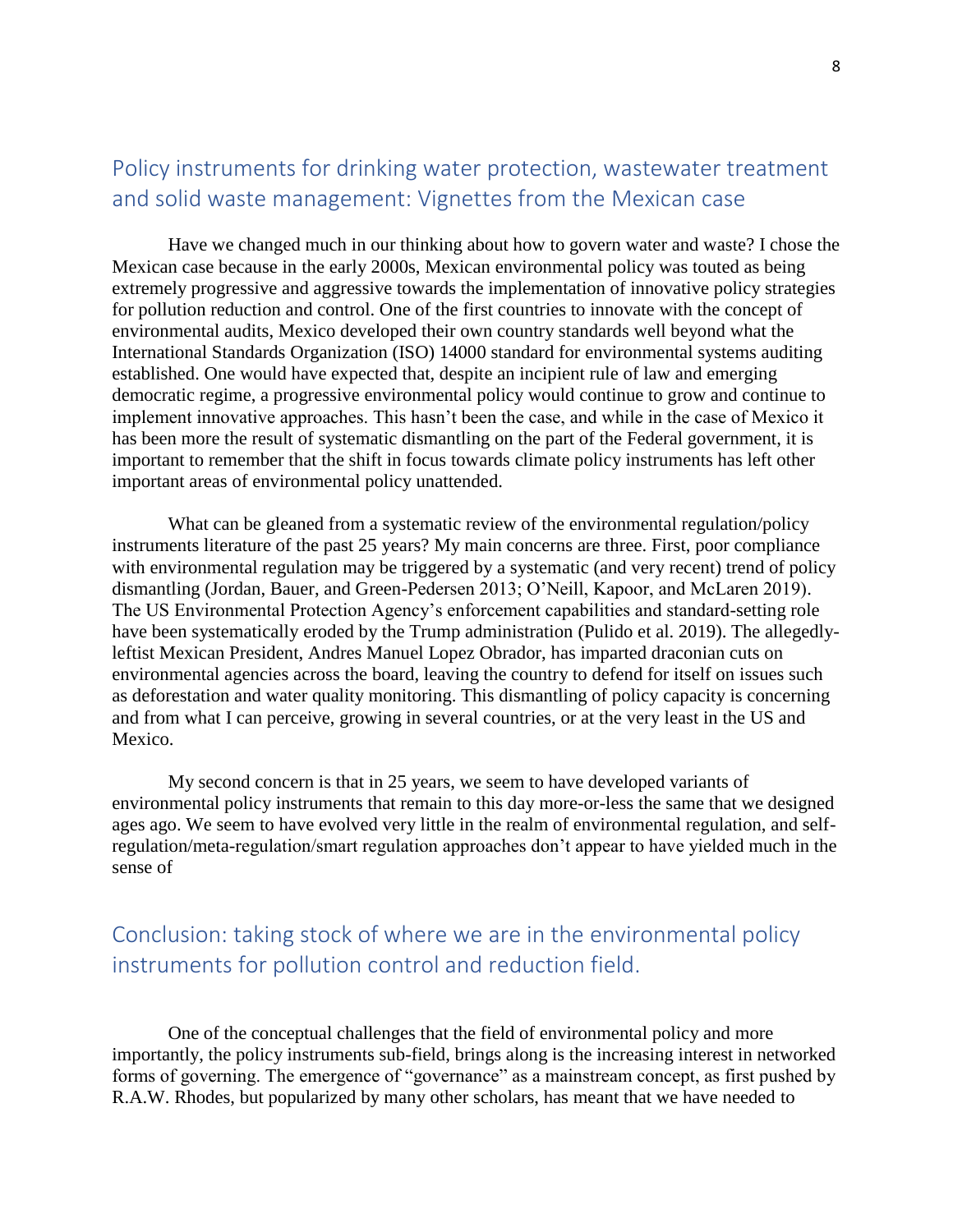become much more flexible and adaptive in the way in which we define policy instruments, their inner workings, their parameters and scope of operation, and their implementation strategies. These networked strategies have given rise to mixed modes of regulation where the regulating entity is often involved to a lesser extent than other actors. This approach also has brought along an increasing interest in "governance" and much less on the "governing" component of creating and operating policy (Andrew Jordan et al. 2005).

Are environmental policy instruments, particularly those touted as "new", good or bad for innovation? We should exercise caution when we argue that environmental regulation has a potentially deleterious effect on innovation. A meta-review of studies in four areas (theoretical models on incentives for innovation, econometric studies based on observed data, survey analyses based on stated information and technology case studies) finds that over-generalizing about the innovativeness or lack thereof of environmental policy instruments is risky because some of these instruments may be appropriate for specific types of technological innovation depending on the type (incremental vs rapid), the industry under study and the conditions under which these instruments are applied (Kemp and Pontoglio 2011).

Why do we still use regulation, up to this day? Why didn't voluntary and suasive policy instruments take off as we expected to do in the mid-1990s? In this paper I have outlined several hypotheses that I believe could give us more insight into this issue. First, non-regulatory approaches became popular because of a widespread belief that stiff regulation would hinder innovation and foster disinvestment in environmental technologies. This has not been conclusively proven so far, as Kemp and Pontoglio indicate. I argue then that the alternative (using less regulatory approaches) is attractive to policy makers because their ability to cope with the burden of compliance and regulatory enforcement is less than the cost of implementing innovative tools that still would require involvement on the part of the agency. Second, there is a systematic attack on environmental policy capacity. Because of this, developing innovative environmental policy instruments has been slow. Third, climate politics and policy instruments to govern mitigation (and in an emergent manner, adaptation) has taken over other areas of research and policy development. There is less interest in experimenting with policy instruments for water and waste than there is for climate adaptation and mitigation.

My general (and emerging) conclusion is aligned with Antweiler and Harrison's earlier work and with Michael Howlett's and other scholars' recent work on policy mixes. I believe that the best approach to reducing pollution in water and waste policies is to adopt policy mixes that can be adapted to take advantage of the threat of regulatory action but encouraging polluters to be more innovative.

## Bibliography

- Andrew Jordan et al. 2005. "The Rise of 'New' Policy Instruments in Comparative Perspective: Has Governance Eclipsed Government ?" *Political Studies* 53(3): 477–96. http://doi.wiley.com/10.1111/j.1467-9248.2005.00540.x.
- Antweiler, Werner, and Kathryn Harrison. 2003. "Toxic Release Inventories and Green Consumerism: Empirical Evidence from Canada." *Canadian Journal of Economics/Revue*